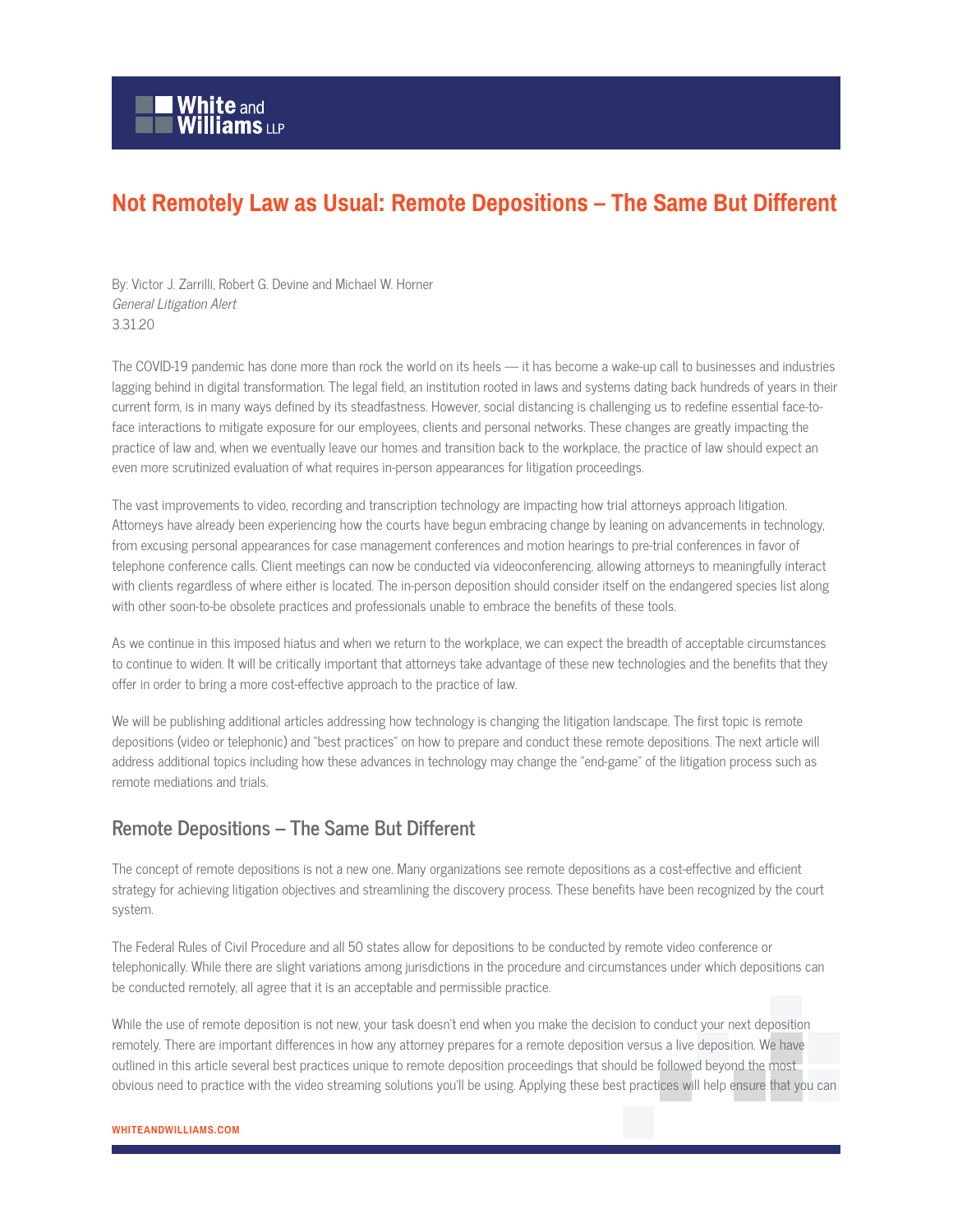

achieve the best outcome possible and be technologically prepared for the remote deposition proceeding.

# **I. The Deposition Notice**

All jurisdictions permit depositions to be conducted in response to a formal notice of deposition. While the content of the deposition notice can drastically change depending upon the status and position of the individual being deposed, the taking of a remote deposition typically requires the notice of deposition to include specific language about the recording method of the deposition, i.e. video conferencing. If the original notice was delivered weeks or months prior without the required language, an amended notice can be submitted within a reasonable time prior to the deposition (typically five to ten days prior to the deposition) depending on the state. If the notice window has passed, a stipulation with opposing counsel as to the intended recording method will usually suffice.

# **II. Involve the Client**

After sending your remote deposition notice, it's a good practice to notify your client and invite them to participate in the deposition process. While a "party" to a litigation has the right to attend any deposition, some attorneys (and clients) prefer for this to not occur for a variety of reasons from strategic to economic. The use of remote depositions, however, can reduce or eliminate some of these concerns by allowing clients to attend depositions from a great distance without being seen or heard by others to minimize any possible disruption created by their presence.

If the topic of the deposition is technical or industry-specific, clients may have some valuable insight that can support your efforts. The client can now remotely participate in the deposition by listening and taking notes on the testimony and propose follow-up questions that help with technical issues or place certain testimony into the appropriate context. Most clients are also non-lawyers and therefore, come from an "outsider's" perspective that can allow them to appreciate and understand the testimony as a juror would. This insight is critical to an attorney who can apply it real-time during the deposition. Typical "breaks" during the deposition will allow the attorney and client to interact and exchange notes on any follow-up inquiries or additional lines of questioning.

#### **III. Document Sharing**

Today's remote depositions incorporate much more than simply streaming video and audio of the deposition. Many platforms have features that enable you to upload exhibits and documents in advance, and then share them with the witness during the proceeding in real-time. This allows the attorney to avoid the security issues and potential strategic disadvantages of sending paper copies of the documents to the deponent in advance, particularly when the case involves a high volume of documents, and to confront the witness with critical documents organically through the proceeding.

Certain platforms such as Trial Director allow the attorney and the witness to incorporate electronic markings on a document in realtime, such as highlighting or call-out boxes, to emphasize critical portions of the document such as relevant contract language or accident scene photographs. You can use these features to quickly identify these portions of the document, ask the witness questions about these particular sections and move on with your line of questioning. These markings can then be saved as part of the exhibit for later use as part of any dispositive motion or at trial.

It is a good practice that a request should always be made when defending remote depositions that any documents intended to be used during the deposition be distributed to all parties a sufficient time in advance of the deposition (typically five days). This is critical to ensure that the witness is properly prepared for the deposition, can better anticipate lines of questioning and is familiar with the topics that will be discussed as reflected in the distributed documents.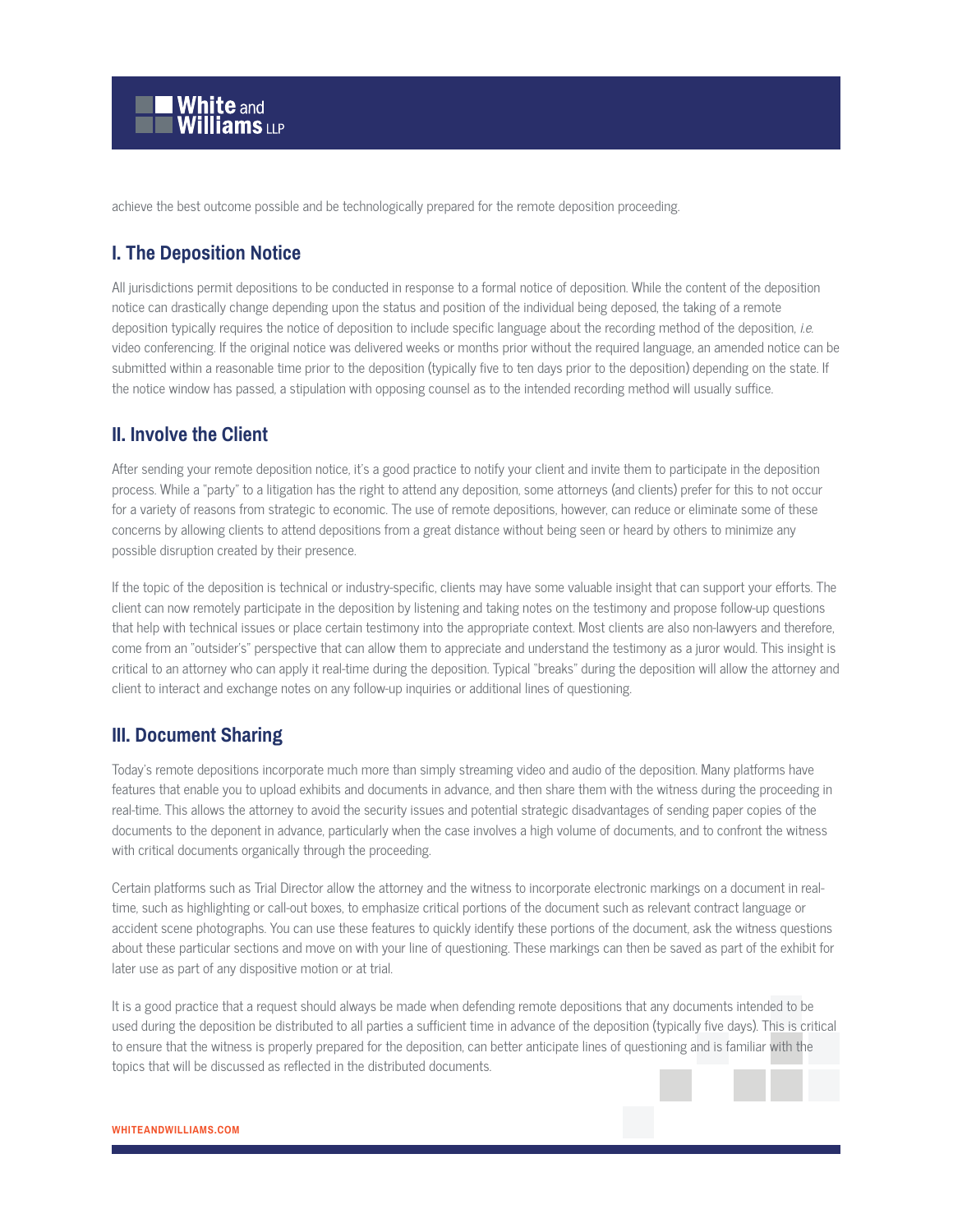

### **IV. Witness Instructions**

Instructions given to the deponent prior to the deposition become even more important in a remote setting. It is critical that the witness understand and appreciate each and every question asked before an answer is given. Depending upon the speed of the remote connection, there may be a small delay or lag in the questions and answers making it critically important that all participants wait until a question or response is given before moving on to another question or topic. Deposition instructions that direct the witness not to have any substantive discussions with his/her counsel during breaks from the deposition also become more important given the remote nature of the proceedings. The witness should be reminded of these instructions before any break is taken.

# **V. Objection for One, Objection for All**

A critical part of the deposition process is raising objections to improper questions in a timely manner before the witness answers. During a live deposition, this is relatively straightforward. Remote depositions present a unique challenge as it can lead to attorneys talking over one another on the video feed in order to preserve their objections. Certain limitations in video conferencing technology may also prevent multiple participants from talking at the same time, leaving an attorney to assume that an objection was raised but not recorded by the stenographer.

One solution to this issue during a remote deposition is an agreement or stipulation between counsel that one objection raised by one party applies to all other parties. This will allow participants to adopt (without speaking) objections raised by another and creates a more streamlined and efficient deposition proceeding. Another option is a pre-arranged physical signal on the video feed, like a simple raise of the hand, which would indicate that an attorney has an objection before the witness answers.

# **VI. Confronting the Witness**

An important tool of a trial attorney is the ability to confront the witness in person in order to gauge the witness's credibility and truthfulness through expressions of body language and physical cues in response to questions. Therefore, it is important that remote depositions allow for a clear and uninterrupted view of the deponent. Testing of the video feed before the deposition is critical to ensure that any lags or delay in the audio or video streams can be addressed before the deposition begins. For those using Zoom video conferencing, distorted audio can be addressed by linking your audio feed through your phone or other device and not the computer through which the video feed is running. "Cross-talk" can be avoided by participants muting their microphones when not speaking.

# **VII. Real-Time Transcript Streaming**

Another advantage of remote deposition is the ability to have a live feed of the deposition transcript as the court reporter is typing. This allows the attorney to take advantage of the efficiencies of word processor applications such as bookmarking topical areas of questions/answers, keyword searches and inserting comments and outlines around testimony for further follow-up questioning.

# **VII. Off-Site Collaboration**

Remote deposition technology (and technology available outside of the remote deposition such as phones and work computers) allows for private chat features that enables participants to discuss important issues/responses raised during the deposition without the need to take a break for off-the-record conversations. This private chat feature allows clients and consulting expert witnesses to participate real-time with the deposition which can help shape key testimony from the deponent.